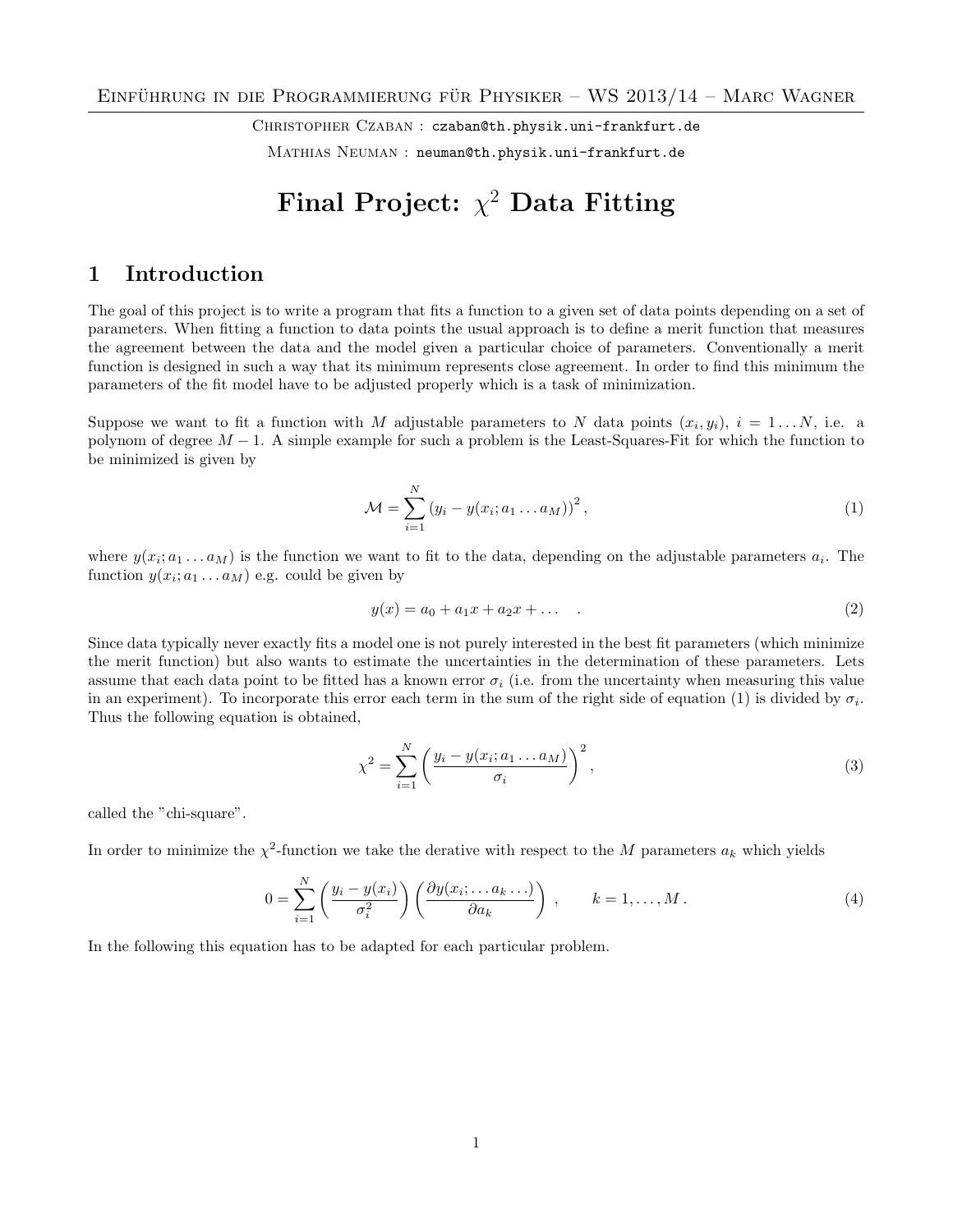## 2 Linear Regression



Figure 1: Linear Regression for  $f(x) = a + b \cdot x$ 

For now let us consider the simple case of linear regression, which is simply fitting Data to a straight line. Thus the model function reads

<span id="page-1-0"></span>
$$
y(x) = y(x; a, b) = a + bx.
$$
 (5)

In this case the minimization of  $\chi^2$  is straightforward and does not require any kind of sophisticated algorithms. At its minimum the derivatives of  $\chi^2(a, b)$  with respect to the parameters a and b vanish:

<span id="page-1-1"></span>
$$
0 = \frac{\partial \chi^2}{\partial a}, \qquad 0 = \frac{\partial \chi^2}{\partial b}.
$$
 (6)

In order to obtain the error estimates on the parameters a and b consider error propagation which is given by

$$
\sigma_a = \sum_{i=1}^N \sigma_i \left(\frac{\partial a}{\partial y_i}\right)^2 , \qquad \sigma_b = \sum_{i=1}^N \sigma_i \left(\frac{\partial b}{\partial y_i}\right)^2 . \tag{7}
$$

#### 2.1 Tasks

- Given these equations implement a  $\chi^2$ -fitting procedure that fits equation [\(5\)](#page-1-0) to a set of data points in order to obtain  $a, b$  as well as the error estimates. Afterwards use the fitted parameters to compute the reduced chi-square value  $\chi^2/\nu$  where  $\nu$  represents the degrees of freedom and is given by  $\nu = N - M$  (number of data points minus number of free parameters). This value is known as reduced  $\chi^2$ , where  $\chi^2 = 1$  indicates a good fit.
- Fit the function to the set of data points provided here: [http://th.physik.uni-frankfurt.de/~mwagner/](http://th.physik.uni-frankfurt.de/~mwagner/mcwagner.html) [mcwagner.html](http://th.physik.uni-frankfurt.de/~mwagner/mcwagner.html).
- Plot the data points as well as the fitted function.
- The parameters and the  $\chi^2/\nu$  value should be either printed in the terminal as output from the program or included in the plot.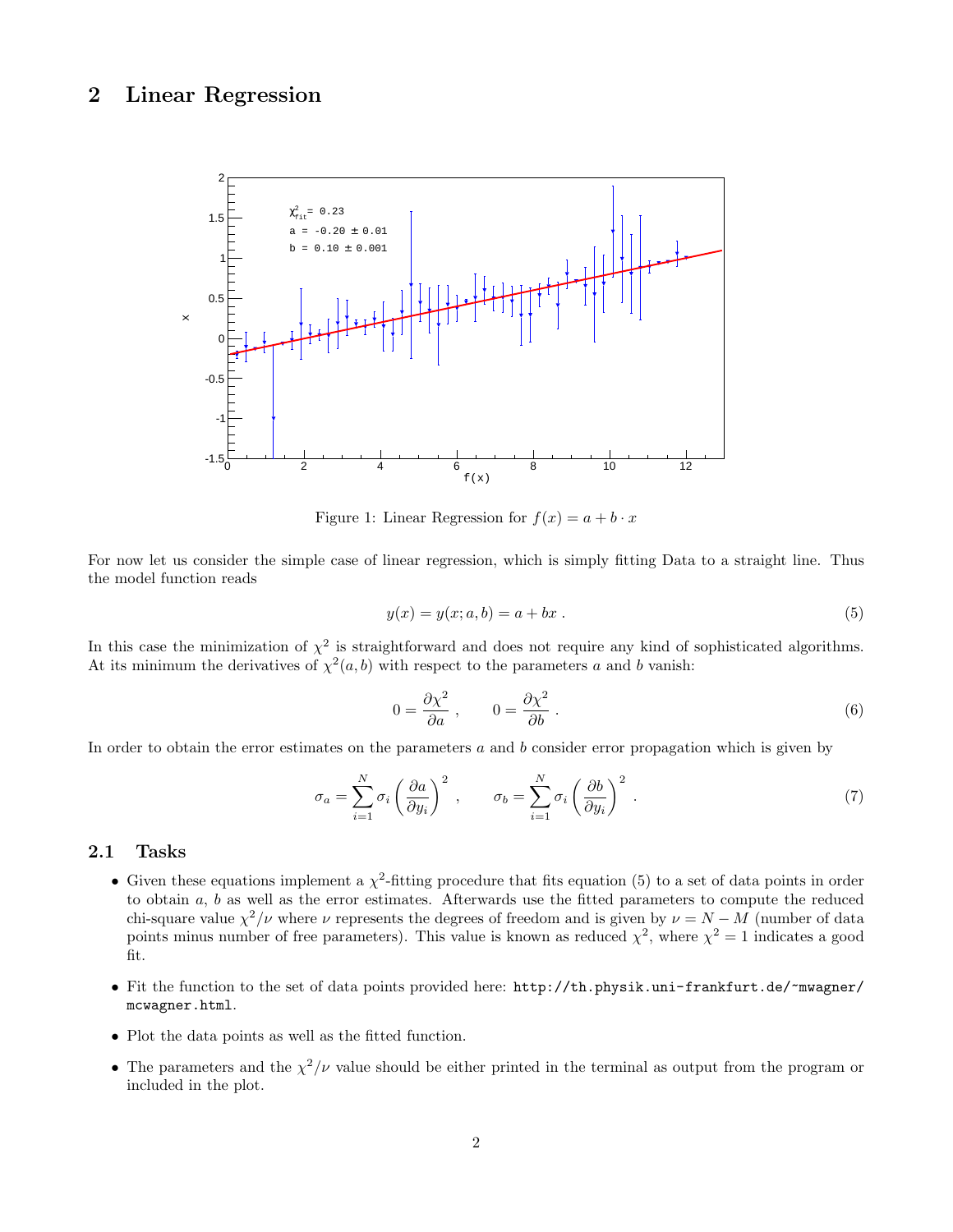# 3 General Linear Least Squares Problems

Most physical applications are more involved when it comes to fitting data and can not be handled with linear regression. The more general form of a model function has to be considered,

<span id="page-2-0"></span>
$$
y(x; a_1 ... a_M) = \sum_{k=1}^{M} a_k X_k(x) , \qquad (8)
$$

with M basis functions  $X_i$ ,  $i = 1, ..., M$ . Each  $X_i$  could be an arbitrary function of x, but for the sake of simplicity one could just assume  $X_k(x) = x^k$ , meaning we are fitting a polynome of the form  $f(x) = \sum_{k=0}^{M} a_k x^i$ . The corresponding  $\chi^2$ -function to be minimised then reads

$$
\chi^2 = \sum_{i=1}^{N} \left( \frac{y_i - \sum_{k=1}^{M} a_k X_k(x_i)}{\sigma_i} \right)^2.
$$
\n(9)

This time, in order to minimize  $\chi^2$ , we have to use a more sophisticated algorithm. One possibility is to solve the problem by reformulating it in terms of normal equations: Specializing equation [\(4\)](#page-0-1) to the case of [\(8\)](#page-2-0) we obtain

$$
0 = \sum_{i=1}^{N} \frac{1}{\sigma_i^2} \left[ y_i - \sum_{j=1}^{M} a_j X_j(x_i) \right] X_k(x_i) , \qquad k = 1, ..., M .
$$
 (10)

Since in the subsequent discussion the above problem will be reformulated as a matrix equation it is reasonable to introduce some notations. Let A be a  $N \times M$  matrix whose components are constructed of the M basis functions  $X_j(x_i)$ , evaluated at the N positions  $x_i$ , divided by the standard deviations  $x_i$ :

$$
A_{ij} = \frac{X_j(x_i)}{\sigma_i} \tag{11}
$$

Let us also define a vector  $\vec{b}$  of length N by

<span id="page-2-4"></span><span id="page-2-3"></span>
$$
b_i = \frac{y_i}{\sigma_i},\tag{12}
$$

which represents the result vector of the matrix equation. The solution vector is given by  $\vec{a}$ , accordingly  $a_i$  and contains the parameters to be fitted. The following rearrangement leads to the matrix equation.

$$
0 = \sum_{i=1}^{N} \frac{y_i X_k(x_i)}{\sigma_i^2} - \sum_{j=1}^{M} \sum_{i=1}^{N} \frac{X_j(x_i) X_k(x_i)}{\sigma_i^2} a_j,
$$
\n(13)

$$
\Rightarrow \sum_{i=1}^{N} \frac{y_i X_k(x_i)}{\sigma_i^2} = \sum_{j=1}^{M} \underbrace{\sum_{i=1}^{N} \frac{X_j(x_i) X_k(x_i)}{\sigma_i^2}}_{\alpha_{kj}} a_j . \tag{14}
$$

Finally with

$$
(\beta) = A^T \vec{b} , \qquad (\alpha) = A^T A
$$
 (15)

one obtains the normal equations

<span id="page-2-2"></span>
$$
(A^T A)\vec{a} = A^T \vec{b} \,. \tag{16}
$$

Note that the dimension of  $(A^T A)$  is  $M \times M$ . This equation can be solved for the vector  $\vec{a}$  which contains the fit parameters  $a_k$  in [\(8\)](#page-2-0). Thus the  $\chi^2$  minimization has been reformulated into a problem of solving a system of linear equations which can be accomplished e.g. by methods like Gauss-Jordan or  $LU$  decomposition <sup>[1](#page-2-1)</sup>. At this point we are not done, since we still have to compute the uncertainties for the fit parameters.

<span id="page-2-1"></span><sup>&</sup>lt;sup>1</sup>Numerous descriptions of the algorithm including examples for implementations in the programming language C can be found on the internet.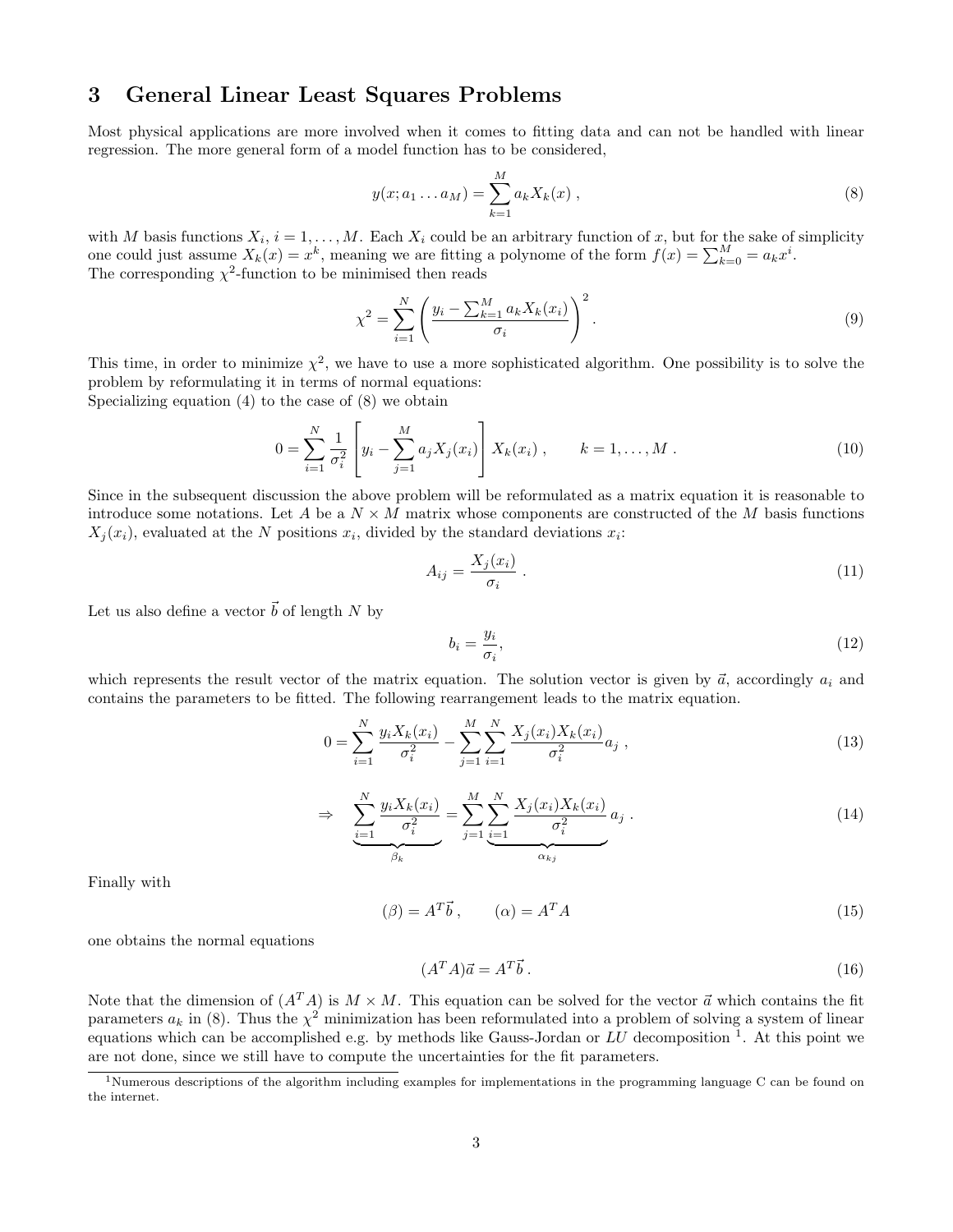#### 3.1 Computation of Error Estimates

Principally we use error propagation again (c.f. equation [\(7\)](#page-1-1)):

$$
\sigma^2(a_j) = \sum_{i=1}^N \sigma_i^2 \left(\frac{\partial a_j}{\partial y_i}\right)^2 \,. \tag{17}
$$

This time the evaluation of equation [\(17\)](#page-3-0) is a little bit more complicated. In order to be able to take the derivatives of  $a_i$  with respect to  $y_i$  we have to invert equation [\(16\)](#page-2-2)

<span id="page-3-0"></span>
$$
\vec{a} = (A^T A)^{-1} A^T \vec{b} \,. \tag{18}
$$

Using equations [\(13\)](#page-2-3) - [\(16\)](#page-2-2) and denoting  $(A^T A)^{-1} = C$  we can express the above equation in the following way:

$$
a_j = \sum_{k=1}^{M} C_{jk} \left[ \sum_{i=1}^{N} \frac{y_i X_k(x_i)}{\sigma_i^2} \right].
$$
 (19)

Having derived this expression the derivatives of  $a_j$  in equation [\(17\)](#page-3-0) can be computed. Further evaluation will reduce equation [\(17\)](#page-3-0) to

$$
\sigma^2(a_j) = C_{jj}.\tag{20}
$$

This means the diagonal elements of the covariance matrix  $C$  are the variances (squared uncertainties) of the fit parameters  $a_i$ .

In summary in order to calculate the errors for the fit parameters the matrix  $A<sup>T</sup>A$  has to be inverted (e.g. Gauss-Jordan, LU decomposition) to obtain the covariance matrix. The variances are given by the diagonal of this matrix.  $\sigma^2(a_j) = C_{jj}.$ 

The final task will be to implement this procedure for a simple physical application, namely the static quark antiquark potential.

# 4 The Static Quark Antiquark Potential



Figure 2: Static  $\bar{q}q$  Potential:  $\chi^2$  minimizing fit for  $V_{\bar{q}q(r)} = V_0 + \alpha/r + \sigma \cdot r$